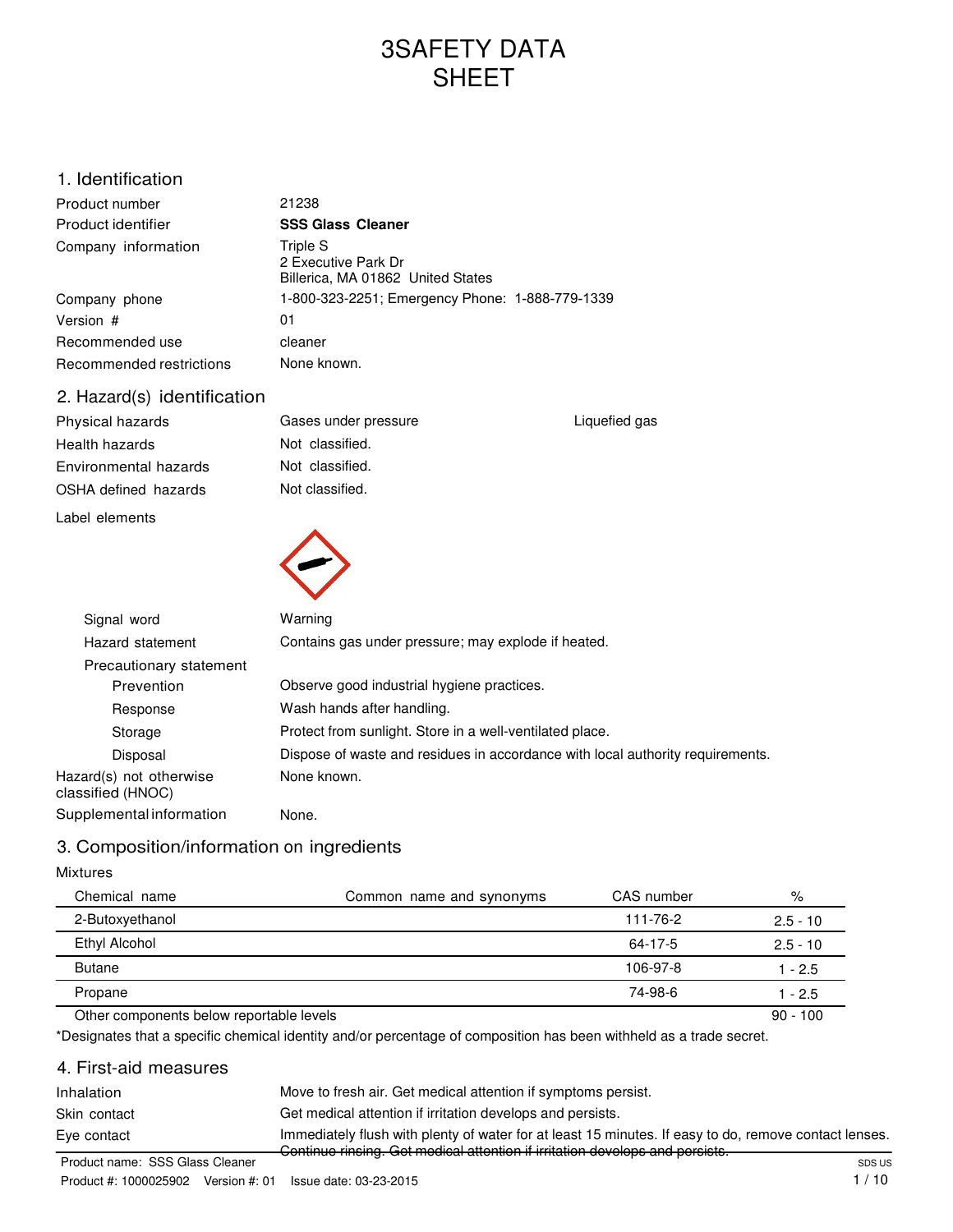| Ingestion                                                                    | Rinse mouth.                                                                                                                                                                                                                                                                                                                                                                                                                                                                                                                                                                                                  |
|------------------------------------------------------------------------------|---------------------------------------------------------------------------------------------------------------------------------------------------------------------------------------------------------------------------------------------------------------------------------------------------------------------------------------------------------------------------------------------------------------------------------------------------------------------------------------------------------------------------------------------------------------------------------------------------------------|
| Most important<br>symptoms/effects, acute and<br>delayed                     | Direct contact with eyes may cause temporary irritation.                                                                                                                                                                                                                                                                                                                                                                                                                                                                                                                                                      |
| Indication of immediate<br>medical attention and special<br>treatment needed | Provide general supportive measures and treat symptomatically.                                                                                                                                                                                                                                                                                                                                                                                                                                                                                                                                                |
| General information                                                          | Ensure that medical personnel are aware of the material(s) involved, and take precautions to<br>protect themselves.                                                                                                                                                                                                                                                                                                                                                                                                                                                                                           |
| 5. Fire-fighting measures                                                    |                                                                                                                                                                                                                                                                                                                                                                                                                                                                                                                                                                                                               |
| Suitable extinguishing media                                                 | Water fog. Foam. Dry chemical powder. Carbon dioxide (CO2).                                                                                                                                                                                                                                                                                                                                                                                                                                                                                                                                                   |
| Unsuitable extinguishing<br>media                                            | Do not use water jet as an extinguisher, as this will spread the fire.                                                                                                                                                                                                                                                                                                                                                                                                                                                                                                                                        |
| Specific hazards arising from<br>the chemical                                | Contents under pressure. During fire, gases hazardous to health may be formed.                                                                                                                                                                                                                                                                                                                                                                                                                                                                                                                                |
| Special protective equipment<br>and precautions for firefighters             | Self-contained breathing apparatus and full protective clothing must be worn in case of fire.                                                                                                                                                                                                                                                                                                                                                                                                                                                                                                                 |
| Fire-fighting<br>equipment/instructions                                      | In case of fire: Stop leak if safe to do so. Do not move cargo or vehicle if cargo has been exposed<br>to heat. Move containers from fire area if you can do so without risk. Cool containers exposed to<br>heat with water spray and remove container, if no risk is involved. Containers should be cooled<br>with water to prevent vapor pressure build up. For massive fire in cargo area, use unmanned hose<br>holder or monitor nozzles, if possible. If not, withdraw and let fire burn out.                                                                                                            |
| Specific methods                                                             | Use standard firefighting procedures and consider the hazards of other involved materials.                                                                                                                                                                                                                                                                                                                                                                                                                                                                                                                    |
| General fire hazards                                                         | No unusual fire or explosion hazards noted.                                                                                                                                                                                                                                                                                                                                                                                                                                                                                                                                                                   |
| 6. Accidental release measures                                               |                                                                                                                                                                                                                                                                                                                                                                                                                                                                                                                                                                                                               |
| Personal precautions,<br>protective equipment and<br>emergency procedures    | Keep unnecessary personnel away. Keep people away from and upwind of spill/leak. Keep out of<br>low areas. Wear appropriate protective equipment and clothing during clean-up. Emergency<br>personnel need self-contained breathing equipment. Do not touch damaged containers or spilled<br>material unless wearing appropriate protective clothing. Ventilate closed spaces before entering<br>them. Local authorities should be advised if significant spillages cannot be contained. See Section<br>8 of the SDS for Personal Protective Equipment. For personal protection, see section 8 of the<br>SDS. |

Methods and materials for containment and cleaning up Refer to attached safety data sheets and/or instructions for use. Eliminate all ignition sources (no smoking, flares, sparks, or flames in immediate area). Keep combustibles (wood, paper, oil, etc.) away from spilled material. Stop leak if you can do so without risk. Move the cylinder to a safe and open area if the leak is irreparable. Isolate area until gas has dispersed. Prevent entry into waterways, sewer, basements or confined areas. Wipe up with absorbent material (e.g. cloth, fleece). Clean surface thoroughly to remove residual contamination. For waste disposal, see section 13 of the SDS.

Environmental precautions Avoid discharge into drains, water courses or onto the ground.

## 7. Handling and storage

Precautions for safe handling Pressurized container: Do not pierce or burn, even after use. Do not use if spray button is missing or defective. Do not spray on a naked flame or any other incandescent material. Do not smoke while using or until sprayed surface is thoroughly dry. Do not cut, weld, solder, drill, grind, or expose containers to heat, flame, sparks, or other sources of ignition. Ground and bond containers when transferring material. Do not re-use empty containers. Do not get in eyes, on skin, or on clothing. Avoid prolonged exposure. Use only in well-ventilated areas. Wear appropriate personal protective equipment. Observe good industrial hygiene practices. Level 1 Aerosol.

Conditions for safe storage, including any incompatibilities

Pressurized container. Protect from sunlight and do not expose to temperatures exceeding 50°C/122 °F. Do not puncture, incinerate or crush. Do not handle or store near an open flame, heat or other sources of ignition. Keep containers tightly closed in a dry, cool and well-ventilated place. Store away from incompatible materials (see Section 10 of the SDS).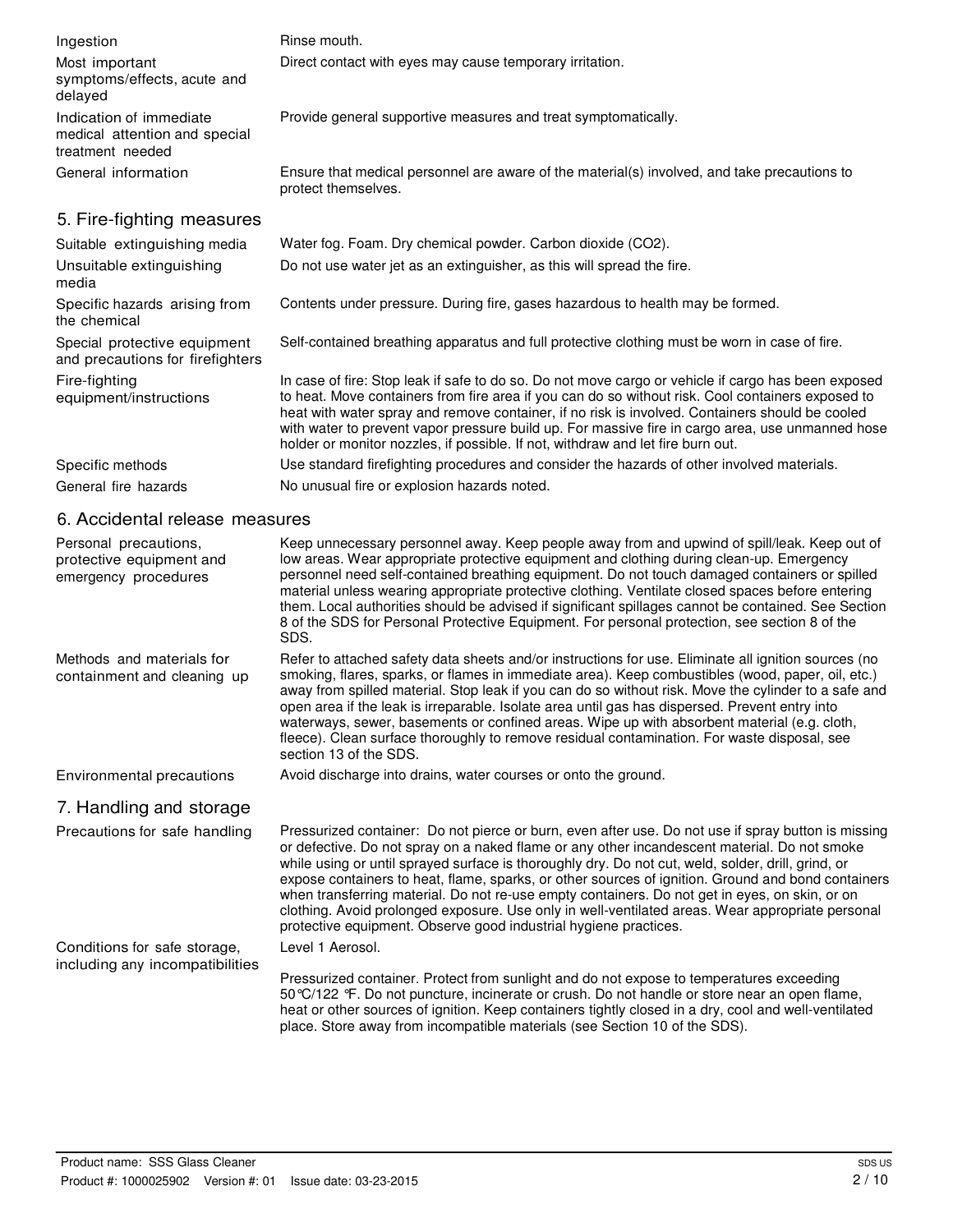## 8. Exposure controls/personal protection

#### Occupational exposure limits

US. OSHA Table Z-1 Limits for Air Contaminants (29 CFR 1910.1000)

| $\sim$ . Obtinations $\epsilon$ is contracted by the contraction of $\epsilon$ , or it is not not in $\sim$<br>Components | Type                                                                                                                                                                                                                                                                                                                                                                                                   |                                                |                                   | Value                              |
|---------------------------------------------------------------------------------------------------------------------------|--------------------------------------------------------------------------------------------------------------------------------------------------------------------------------------------------------------------------------------------------------------------------------------------------------------------------------------------------------------------------------------------------------|------------------------------------------------|-----------------------------------|------------------------------------|
| 2-Butoxyethanol (CAS<br>$111 - 76 - 2$                                                                                    | <b>PEL</b>                                                                                                                                                                                                                                                                                                                                                                                             |                                                |                                   | 240 mg/m3                          |
| Ethyl Alcohol (CAS 64-17-5)                                                                                               | <b>PEL</b>                                                                                                                                                                                                                                                                                                                                                                                             |                                                |                                   | 50 ppm<br>1900 mg/m3               |
| Propane (CAS 74-98-6)                                                                                                     | <b>PEL</b>                                                                                                                                                                                                                                                                                                                                                                                             |                                                |                                   | 1000 ppm<br>1800 mg/m3<br>1000 ppm |
| US. ACGIH Threshold Limit Values<br>Components                                                                            | Type                                                                                                                                                                                                                                                                                                                                                                                                   |                                                |                                   | Value                              |
| 2-Butoxyethanol (CAS                                                                                                      | <b>TWA</b>                                                                                                                                                                                                                                                                                                                                                                                             |                                                |                                   | 20 ppm                             |
| $111 - 76 - 2$<br>Butane (CAS 106-97-8)                                                                                   | <b>STEL</b>                                                                                                                                                                                                                                                                                                                                                                                            |                                                |                                   | 1000 ppm                           |
| Ethyl Alcohol (CAS 64-17-5)                                                                                               | <b>STEL</b>                                                                                                                                                                                                                                                                                                                                                                                            |                                                |                                   | 1000 ppm                           |
| US. NIOSH: Pocket Guide to Chemical Hazards<br>Components                                                                 | Type                                                                                                                                                                                                                                                                                                                                                                                                   |                                                |                                   | Value                              |
| 2-Butoxyethanol (CAS                                                                                                      | <b>TWA</b>                                                                                                                                                                                                                                                                                                                                                                                             |                                                |                                   | 24 mg/m3                           |
| $111 - 76 - 2)$<br>Butane (CAS 106-97-8)                                                                                  | <b>TWA</b>                                                                                                                                                                                                                                                                                                                                                                                             |                                                |                                   | 5 ppm<br>1900 mg/m3                |
| Ethyl Alcohol (CAS 64-17-5)                                                                                               | <b>TWA</b>                                                                                                                                                                                                                                                                                                                                                                                             |                                                |                                   | 800 ppm<br>1900 mg/m3              |
| Propane (CAS 74-98-6)                                                                                                     | <b>TWA</b>                                                                                                                                                                                                                                                                                                                                                                                             |                                                |                                   | 1000 ppm<br>1800 mg/m3<br>1000 ppm |
| Biological limit values                                                                                                   |                                                                                                                                                                                                                                                                                                                                                                                                        |                                                |                                   |                                    |
| <b>ACGIH Biological Exposure Indices</b><br>Components                                                                    | Value                                                                                                                                                                                                                                                                                                                                                                                                  | Determinant                                    | Specimen                          | Sampling Time                      |
| 2-Butoxyethanol (CAS<br>$111 - 76 - 2$                                                                                    | $200$ mg/g                                                                                                                                                                                                                                                                                                                                                                                             | Butoxyacetic<br>acid (BAA),<br>with hydrolysis | Creatinine in<br>urine            |                                    |
| * - For sampling details, please see the source document.                                                                 |                                                                                                                                                                                                                                                                                                                                                                                                        |                                                |                                   |                                    |
| Exposure guidelines                                                                                                       |                                                                                                                                                                                                                                                                                                                                                                                                        |                                                |                                   |                                    |
| US - California OELs: Skin designation                                                                                    |                                                                                                                                                                                                                                                                                                                                                                                                        |                                                |                                   |                                    |
| 2-Butoxyethanol (CAS 111-76-2)<br>US - Minnesota Haz Subs: Skin designation applies                                       |                                                                                                                                                                                                                                                                                                                                                                                                        |                                                | Can be absorbed through the skin. |                                    |
| 2-Butoxyethanol (CAS 111-76-2)<br>US - Tennesse OELs: Skin designation                                                    |                                                                                                                                                                                                                                                                                                                                                                                                        |                                                | Skin designation applies.         |                                    |
|                                                                                                                           | 2-Butoxyethanol (CAS 111-76-2)<br>Can be absorbed through the skin.<br>US NIOSH Pocket Guide to Chemical Hazards: Skin designation                                                                                                                                                                                                                                                                     |                                                |                                   |                                    |
| 2-Butoxyethanol (CAS 111-76-2)<br>US. OSHA Table Z-1 Limits for Air Contaminants (29 CFR 1910.1000)                       |                                                                                                                                                                                                                                                                                                                                                                                                        |                                                | Can be absorbed through the skin. |                                    |
| 2-Butoxyethanol (CAS 111-76-2)                                                                                            |                                                                                                                                                                                                                                                                                                                                                                                                        |                                                | Can be absorbed through the skin. |                                    |
| Appropriate engineering<br>controls                                                                                       | Good general ventilation (typically 10 air changes per hour) should be used. Ventilation rates<br>should be matched to conditions. If applicable, use process enclosures, local exhaust ventilation,<br>or other engineering controls to maintain airborne levels below recommended exposure limits. If<br>exposure limits have not been established, maintain airborne levels to an acceptable level. |                                                |                                   |                                    |
| Individual protection measures, such as personal protective equipment<br>Eye/face protection                              | If contact is likely, safety glasses with side shields are recommended.                                                                                                                                                                                                                                                                                                                                |                                                |                                   |                                    |
| Hand protection                                                                                                           | For prolonged or repeated skin contact use suitable protective gloves.                                                                                                                                                                                                                                                                                                                                 |                                                |                                   |                                    |
| Skin protection                                                                                                           |                                                                                                                                                                                                                                                                                                                                                                                                        |                                                |                                   |                                    |
| Other                                                                                                                     | Wear suitable protective clothing.                                                                                                                                                                                                                                                                                                                                                                     |                                                |                                   |                                    |

Product name: SSS Glass Cleaner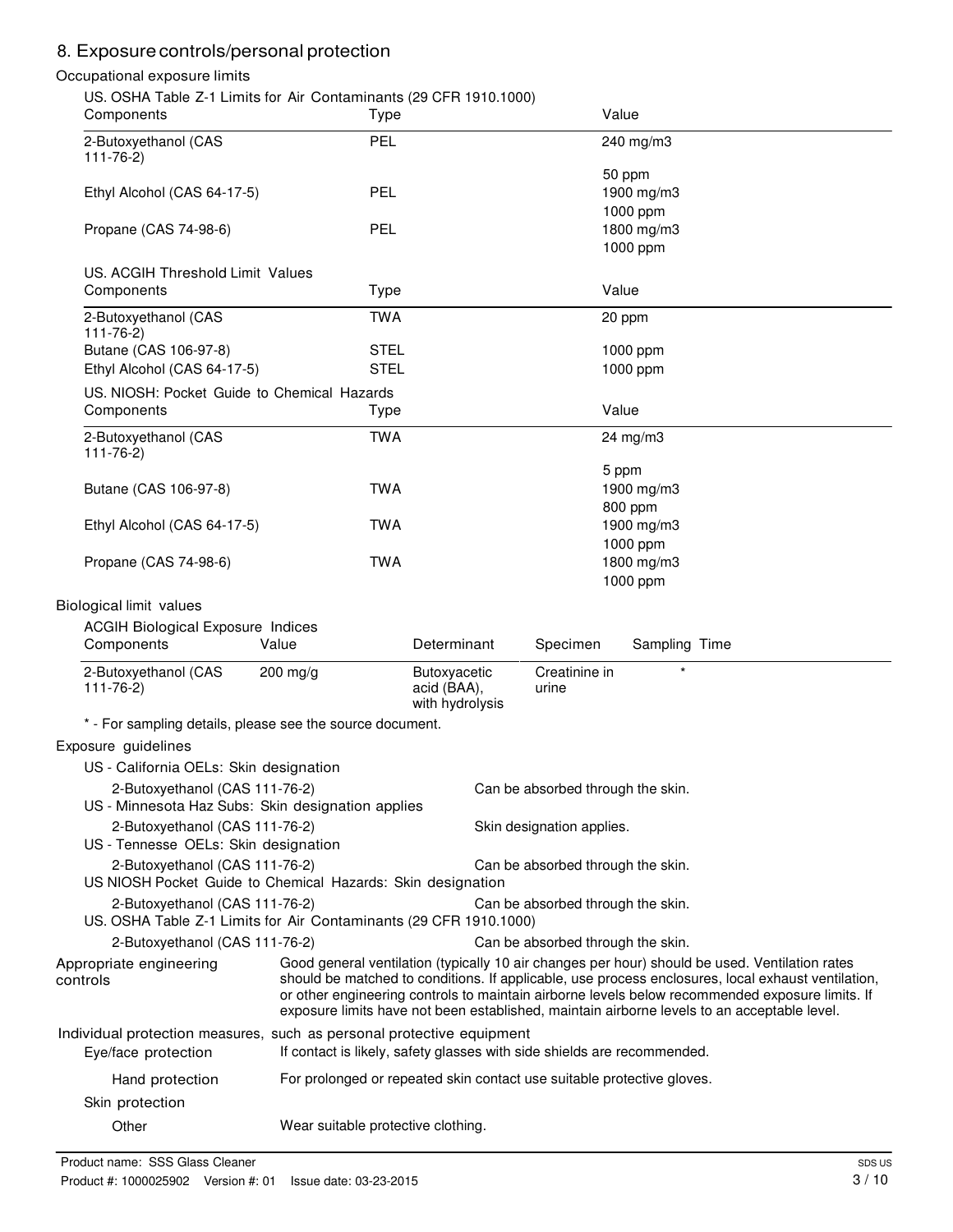| Respiratory protection            | If engineering controls do not maintain airborne concentrations below recommended exposure<br>limits (where applicable) or to an acceptable level (in countries where exposure limits have not<br>been established), an approved respirator must be worn. |
|-----------------------------------|-----------------------------------------------------------------------------------------------------------------------------------------------------------------------------------------------------------------------------------------------------------|
| Thermal hazards                   | Wear appropriate thermal protective clothing, when necessary.                                                                                                                                                                                             |
| General hygiene<br>considerations | When using do not smoke. Always observe good personal hygiene measures, such as washing<br>after handling the material and before eating, drinking, and/or smoking. Routinely wash work<br>clothing and protective equipment to remove contaminants.      |

## 9. Physical and chemical properties

| Appearance                                   | Clear.                                                                                                  |
|----------------------------------------------|---------------------------------------------------------------------------------------------------------|
| Physical state                               | Gas.                                                                                                    |
| Form                                         | Aerosol. Liquefied gas.                                                                                 |
| Color                                        | Light yellow.                                                                                           |
| Odor                                         | Characteristic.                                                                                         |
| Odor threshold                               | Not available.                                                                                          |
| pH                                           | 9.1 - 10.1 estimated                                                                                    |
| Melting point/freezing point                 | Not available.                                                                                          |
| Initial boiling point and boiling<br>range   | 212 °F (100 °C) estimated                                                                               |
| Flash point                                  | -156.0 $\mathcal{F}$ (-104.4 °C) Propellant estimated                                                   |
| Evaporation rate                             | Not available.                                                                                          |
| Flammability (solid, gas)                    | Not available.                                                                                          |
| Upper/lower flammability or explosive limits |                                                                                                         |
| Flammability limit - lower<br>$(\% )$        | Not available.                                                                                          |
| Flammability limit - upper<br>(% )           | Not available.                                                                                          |
| Explosive limit - lower (%)                  | Not available.                                                                                          |
| Explosive limit - upper (%)                  | Not available.                                                                                          |
| Vapor pressure                               | 80 - 100 psig @70F estimated                                                                            |
| Vapor density                                | Not available.                                                                                          |
| Relative density                             | Not available.                                                                                          |
| Solubility(ies)                              |                                                                                                         |
| Solubility (water)                           | Not available.                                                                                          |
| Partition coefficient<br>(n-octanol/water)   | Not available.                                                                                          |
| Auto-ignition temperature                    | Not available.                                                                                          |
| Decomposition temperature                    | Not available.                                                                                          |
| Viscosity                                    | Not available.                                                                                          |
| Other information                            |                                                                                                         |
| Aerosol spray enclosed space                 |                                                                                                         |
| Deflagration density                         | > 2.52 g/cm3 Tested                                                                                     |
| Aerosol spray ignition<br>distance           | < 15 cm Tested estimated                                                                                |
| Specific gravity                             | $0.977 - 0.997$                                                                                         |
| 10. Stability and reactivity                 |                                                                                                         |
| Reactivity                                   | The product is stable and non-reactive under normal conditions of use, storage and transport.           |
| Chemical stability                           | Material is stable under normal conditions.                                                             |
| Possibility of hazardous<br>reactions        | No dangerous reaction known under conditions of normal use. Hazardous polymerization does not<br>occur. |
| Conditions to avoid                          | Avoid heat, sparks, open flames and other ignition sources. Contact with incompatible materials.        |
| Incompatible materials                       | Strong oxidizing agents.                                                                                |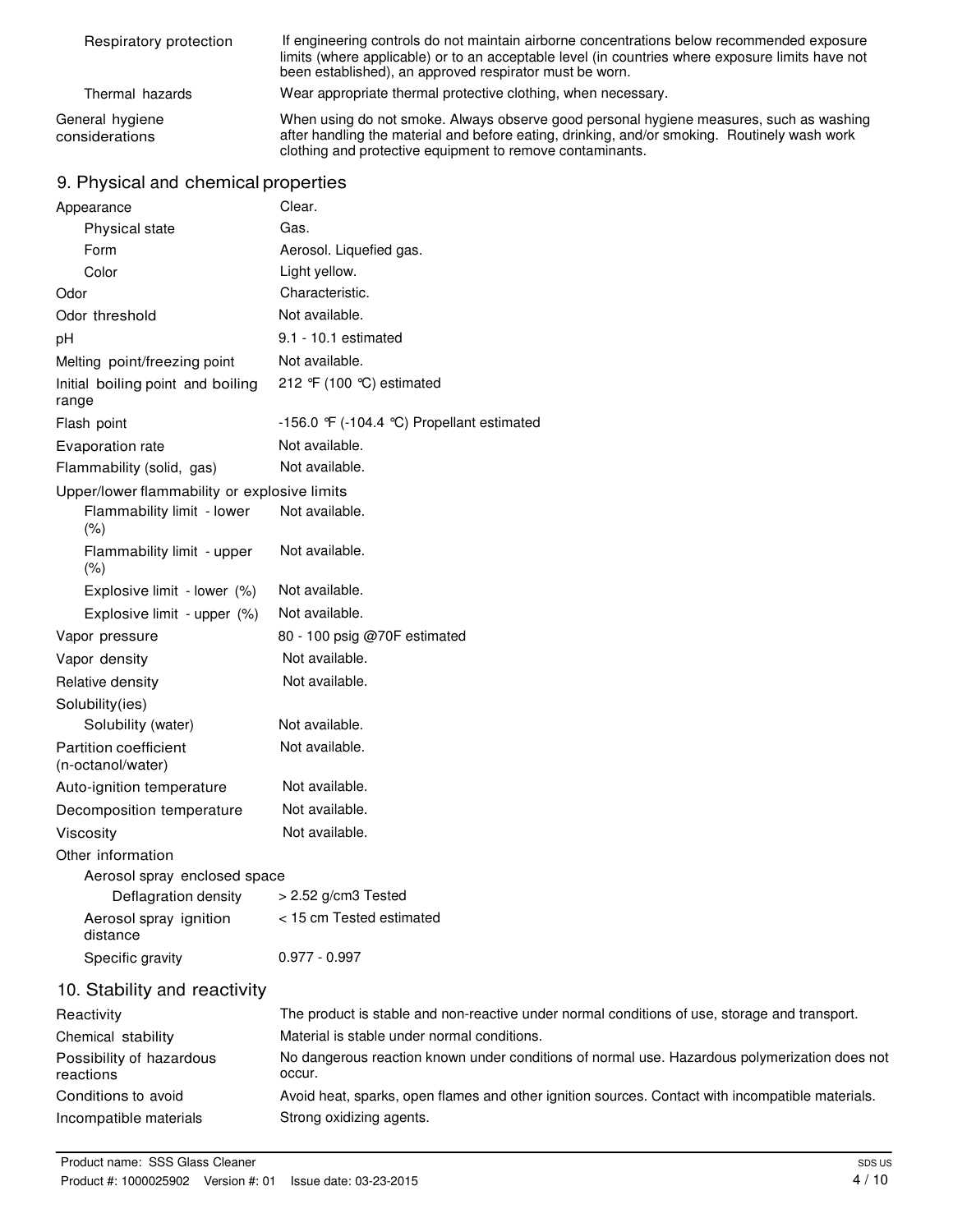## 11. Toxicological information

| Information on likely routes of exposure                                           |                                                                                          |                                                                                                   |  |
|------------------------------------------------------------------------------------|------------------------------------------------------------------------------------------|---------------------------------------------------------------------------------------------------|--|
| Ingestion                                                                          | Expected to be a low ingestion hazard.                                                   |                                                                                                   |  |
| Inhalation                                                                         | Prolonged inhalation may be harmful.                                                     |                                                                                                   |  |
| Skin contact                                                                       | No adverse effects due to skin contact are expected.                                     |                                                                                                   |  |
|                                                                                    | prolonged. These effects have not been observed in humans.                               | 2-Butoxy ethanol may be absorbed through the skin in toxic amounts if contact is repeated and     |  |
| Eye contact                                                                        | Direct contact with eyes may cause temporary irritation.                                 |                                                                                                   |  |
| Symptoms related to the<br>physical, chemical and<br>toxicological characteristics | Direct contact with eyes may cause temporary irritation.                                 |                                                                                                   |  |
| Information on toxicological effects                                               |                                                                                          |                                                                                                   |  |
| Acute toxicity                                                                     | be harmful if swallowed. May be harmful in contact with skin. May be harmful if inhaled. | Expected to be a low hazard for usual industrial or commercial handling by trained personnel. May |  |
| Components                                                                         | Species                                                                                  | <b>Test Results</b>                                                                               |  |
| 2-Butoxyethanol (CAS 111-76-2)                                                     |                                                                                          |                                                                                                   |  |
| Acute                                                                              |                                                                                          |                                                                                                   |  |
| Dermal                                                                             |                                                                                          |                                                                                                   |  |
| LD50                                                                               | Guinea pig                                                                               | 230 ml/kg, 24 Hours                                                                               |  |
|                                                                                    |                                                                                          | 7.3 ml/kg, 4 Days                                                                                 |  |
|                                                                                    | Rabbit                                                                                   | 450 ml/kg, 24 Hours                                                                               |  |
|                                                                                    |                                                                                          | 435 mg/kg, 24 Hours                                                                               |  |
|                                                                                    |                                                                                          | $0.63$ ml/kg                                                                                      |  |
|                                                                                    | Rat                                                                                      | > 2000 mg/kg, 24 Hours                                                                            |  |
| Inhalation                                                                         |                                                                                          |                                                                                                   |  |
| <b>LC50</b>                                                                        | Rabbit                                                                                   | 400 ppm, 7 Hours                                                                                  |  |
|                                                                                    | Rat                                                                                      | 450 ppm, 4 Hours                                                                                  |  |
| Oral                                                                               |                                                                                          |                                                                                                   |  |
| LD100                                                                              | Rabbit                                                                                   | 695 mg/kg                                                                                         |  |
| LD50                                                                               | Dog                                                                                      | > 695 mg/kg                                                                                       |  |
|                                                                                    | Guinea pig                                                                               | 1200 mg/kg                                                                                        |  |
|                                                                                    | Rat                                                                                      | 530 - 2800 mg/kg                                                                                  |  |
| Butane (CAS 106-97-8)                                                              |                                                                                          |                                                                                                   |  |
| Acute                                                                              |                                                                                          |                                                                                                   |  |
| Inhalation                                                                         |                                                                                          |                                                                                                   |  |
| LC50                                                                               | Mouse                                                                                    | 1237 mg/l, 120 Minutes                                                                            |  |
|                                                                                    |                                                                                          | 52 %, 120 Minutes                                                                                 |  |
|                                                                                    | Rat                                                                                      | 1355 mg/l                                                                                         |  |
| Ethyl Alcohol (CAS 64-17-5)                                                        |                                                                                          |                                                                                                   |  |
| Acute                                                                              |                                                                                          |                                                                                                   |  |
| Inhalation                                                                         |                                                                                          |                                                                                                   |  |
| LC50                                                                               | Cat                                                                                      | 85.41 mg/l, 4.5 Hours                                                                             |  |
|                                                                                    |                                                                                          | 43.68 mg/l, 6 Hours                                                                               |  |
|                                                                                    | Mouse                                                                                    | > 60000 ppm                                                                                       |  |
|                                                                                    |                                                                                          | 79.43 mg/l, 134 Minutes                                                                           |  |
|                                                                                    | Rat                                                                                      | > 115.9 mg/l, 4 Hours                                                                             |  |
|                                                                                    |                                                                                          | 51.3 mg/l, 6 Hours                                                                                |  |
|                                                                                    |                                                                                          |                                                                                                   |  |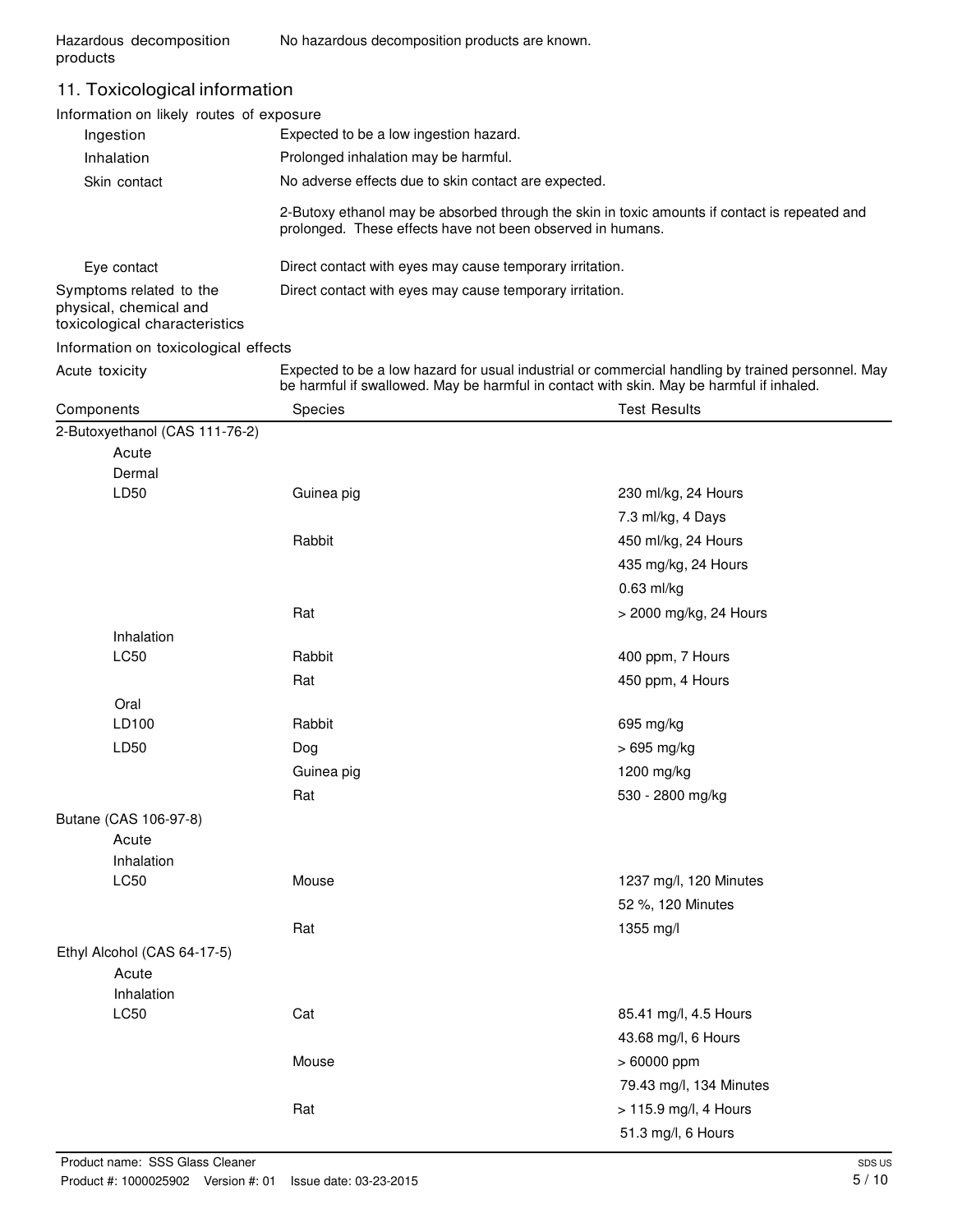| Components                                             | Species                                                                                                                                                     | <b>Test Results</b>                                 |  |
|--------------------------------------------------------|-------------------------------------------------------------------------------------------------------------------------------------------------------------|-----------------------------------------------------|--|
| Oral                                                   |                                                                                                                                                             |                                                     |  |
| LD50                                                   | Monkey                                                                                                                                                      | 6000 mg/kg                                          |  |
|                                                        | Mouse                                                                                                                                                       | 10500 ml/kg                                         |  |
|                                                        | Rat                                                                                                                                                         | 1187 - 2769 mg/kg                                   |  |
|                                                        |                                                                                                                                                             | 7800 ml/kg                                          |  |
| Propane (CAS 74-98-6)                                  |                                                                                                                                                             |                                                     |  |
| Acute                                                  |                                                                                                                                                             |                                                     |  |
| Inhalation                                             |                                                                                                                                                             |                                                     |  |
| <b>LC50</b>                                            | Mouse                                                                                                                                                       | 1237 mg/l, 120 Minutes                              |  |
|                                                        |                                                                                                                                                             | 52 %, 120 Minutes                                   |  |
|                                                        | Rat                                                                                                                                                         | $1355 \text{ mg/l}$                                 |  |
|                                                        |                                                                                                                                                             | 658 mg/l/4h                                         |  |
|                                                        |                                                                                                                                                             |                                                     |  |
|                                                        | * Estimates for product may be based on additional component data not shown.                                                                                |                                                     |  |
| Skin corrosion/irritation                              | Prolonged skin contact may cause temporary irritation. May be irritating to the skin.                                                                       |                                                     |  |
| Serious eye damage/eye<br>irritation                   | Direct contact with eyes may cause temporary irritation. May be irritating to eyes.                                                                         |                                                     |  |
| Respiratory or skin sensitization                      |                                                                                                                                                             |                                                     |  |
| Respiratory sensitization                              | Not a respiratory sensitizer.                                                                                                                               |                                                     |  |
| Skin sensitization                                     | This product is not expected to cause skin sensitization.                                                                                                   |                                                     |  |
| Germ cell mutagenicity                                 | No data available to indicate product or any components present at greater than 0.1% are<br>mutagenic or genotoxic.                                         |                                                     |  |
| Carcinogenicity                                        | This product is not considered to be a carcinogen by IARC, ACGIH, NTP, or OSHA.                                                                             |                                                     |  |
| IARC Monographs. Overall Evaluation of Carcinogenicity |                                                                                                                                                             |                                                     |  |
| 2-Butoxyethanol (CAS 111-76-2)<br>Not listed.          | OSHA Specifically Regulated Substances (29 CFR 1910.1001-1050)                                                                                              | 3 Not classifiable as to carcinogenicity to humans. |  |
| Reproductive toxicity                                  | This product is not expected to cause reproductive or developmental effects.                                                                                |                                                     |  |
| Specific target organ toxicity -                       | Not classified.                                                                                                                                             |                                                     |  |
| single exposure                                        |                                                                                                                                                             |                                                     |  |
| Specific target organ toxicity -<br>repeated exposure  | Not classified.                                                                                                                                             |                                                     |  |
| Aspiration hazard                                      | Not an aspiration hazard. Not likely, due to the form of the product.                                                                                       |                                                     |  |
| Chronic effects                                        | Prolonged inhalation may be harmful. May be harmful if absorbed through skin.                                                                               |                                                     |  |
|                                                        | 2-Butoxy ethanol may be absorbed through the skin in toxic amounts if contact is repeated and<br>prolonged. These effects have not been observed in humans. |                                                     |  |

# 12. Ecological information

| Ecotoxicity                    | Harmful to aquatic life. Not expected to be harmful to aquatic organisms. |                                       |                                     |  |  |  |
|--------------------------------|---------------------------------------------------------------------------|---------------------------------------|-------------------------------------|--|--|--|
| Product                        | <b>Species</b>                                                            |                                       | <b>Test Results</b>                 |  |  |  |
|                                | TRIPLE S Glass Cleaner (CAS Mixture)                                      |                                       |                                     |  |  |  |
| Aquatic                        |                                                                           |                                       |                                     |  |  |  |
| Crustacea                      | EC50                                                                      | Daphnia                               | 13838.1602 mg/l, 48 hours estimated |  |  |  |
| Components                     |                                                                           | <b>Species</b>                        | <b>Test Results</b>                 |  |  |  |
| 2-Butoxyethanol (CAS 111-76-2) |                                                                           |                                       |                                     |  |  |  |
| Aquatic                        |                                                                           |                                       |                                     |  |  |  |
| Fish                           | LC50                                                                      | Inland silverside (Menidia beryllina) | 1250 mg/l, 96 hours                 |  |  |  |
| Ethyl Alcohol (CAS 64-17-5)    |                                                                           |                                       |                                     |  |  |  |
| Aquatic                        |                                                                           |                                       |                                     |  |  |  |
| Crustacea                      | EC50                                                                      | Water flea (Daphnia magna)            | 7700 - 11200 mg/l, 48 hours         |  |  |  |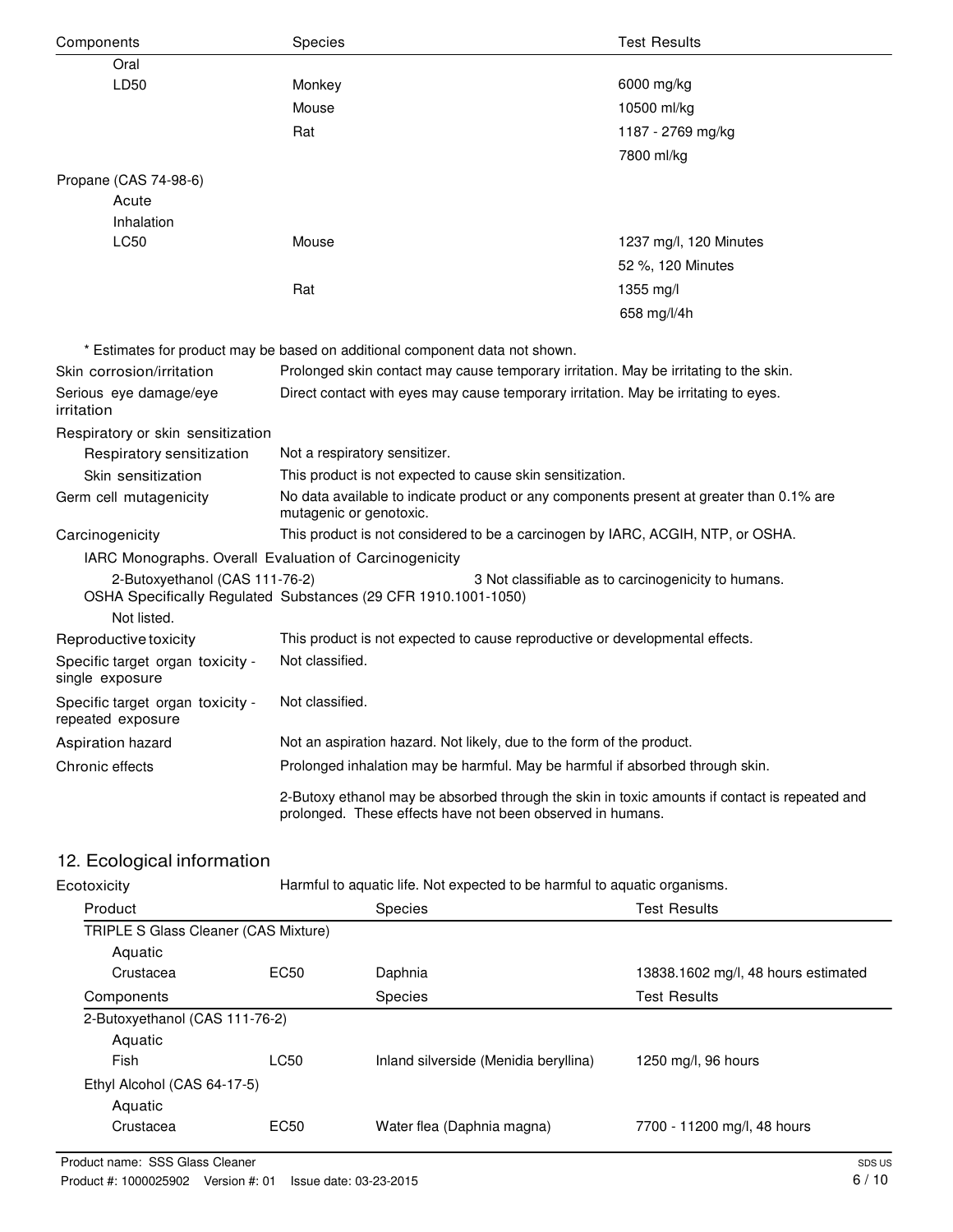| Components                                        |                    | <b>Species</b>                                                                                                                                                                             | <b>Test Results</b> |
|---------------------------------------------------|--------------------|--------------------------------------------------------------------------------------------------------------------------------------------------------------------------------------------|---------------------|
| Fish                                              | LC50               | Fathead minnow (Pimephales promelas) $> 100.1$ mg/l, 96 hours                                                                                                                              |                     |
|                                                   |                    | * Estimates for product may be based on additional component data not shown.                                                                                                               |                     |
| Persistence and degradability                     |                    | No data is available on the degradability of this product.                                                                                                                                 |                     |
| Bioaccumulative potential                         | No data available. |                                                                                                                                                                                            |                     |
| Partition coefficient n-octanol / water (log Kow) |                    |                                                                                                                                                                                            |                     |
| 2-Butoxyethanol                                   |                    | 0.83                                                                                                                                                                                       |                     |
| <b>Butane</b>                                     |                    | 2.89                                                                                                                                                                                       |                     |
| <b>Ethyl Alcohol</b>                              |                    | $-0.31$                                                                                                                                                                                    |                     |
| Propane                                           |                    | 2.36                                                                                                                                                                                       |                     |
| Mobility in soil                                  | No data available. |                                                                                                                                                                                            |                     |
| Other adverse effects                             |                    | No other adverse environmental effects (e.g. ozone depletion, photochemical ozone creation<br>potential, endocrine disruption, global warming potential) are expected from this component. |                     |

### 13. Disposal considerations

| Disposal instructions                    | Consult authorities before disposal. Contents under pressure. Do not puncture, incinerate or crush.<br>Dispose of contents/container in accordance with local/regional/national/international regulations.                                       |
|------------------------------------------|--------------------------------------------------------------------------------------------------------------------------------------------------------------------------------------------------------------------------------------------------|
| Local disposal regulations               | Dispose in accordance with all applicable regulations.                                                                                                                                                                                           |
| Hazardous waste code                     | The waste code should be assigned in discussion between the user, the producer and the waste<br>disposal company.                                                                                                                                |
| Waste from residues / unused<br>products | Dispose of in accordance with local regulations. Empty containers or liners may retain some<br>product residues. This material and its container must be disposed of in a safe manner (see:<br>Disposal instructions).                           |
| Contaminated packaging                   | Empty containers should be taken to an approved waste handling site for recycling or disposal.<br>Since emptied containers may retain product residue, follow label warnings even after container is<br>emptied. Do not re-use empty containers. |

## 14. Transport information

| <b>DOT</b>                   |                                                                         |
|------------------------------|-------------------------------------------------------------------------|
| UN number                    | UN1950                                                                  |
| UN proper shipping name      | Aerosols                                                                |
| Transport hazard class(es)   |                                                                         |
| Class                        | 2.2                                                                     |
| Subsidiary risk              | $\overline{\phantom{0}}$                                                |
| Label(s)                     | 2.2                                                                     |
| Packing group                | Not applicable.                                                         |
| Special precautions for user | Read safety instructions, SDS and emergency procedures before handling. |
| Packaging exceptions         | 306                                                                     |
| Packaging non bulk           | None                                                                    |
| Packaging bulk               | None                                                                    |

This product meets the exception requirements of section 173.306 as a limited quantity and may be shipped as a limited quantity. Until 12/31/2020, the "Consumer Commodity - ORM-D" marking may still be used in place of the new limited quantity diamond mark for packages of UN 1950 Aerosols. Limited quantities require the limited quantity diamond mark on cartons after 12/31/20 and may be used now in place of the "Consumer Commodity ORM-D" marking and both may be displayed concurrently.

#### IATA

| UN number                  | UN1950                                                                                               |
|----------------------------|------------------------------------------------------------------------------------------------------|
| UN proper shipping name    | Aerosols, non-flammable                                                                              |
| Transport hazard class(es) |                                                                                                      |
| Class                      | 2.2                                                                                                  |
| Subsidiary risk            |                                                                                                      |
| Label(s) Packing           | 2.2                                                                                                  |
| group Environmental        | Not applicable.                                                                                      |
| hazards ERG Code           | No.                                                                                                  |
|                            | 21.                                                                                                  |
|                            | Special precautions for user Read safety instructions, SDS and emergency procedures before handling. |
| Other information          |                                                                                                      |
| Passenger and cargo        | Allowed.                                                                                             |
| aircraft                   |                                                                                                      |
| Cargo aircraft only        | Allowed.                                                                                             |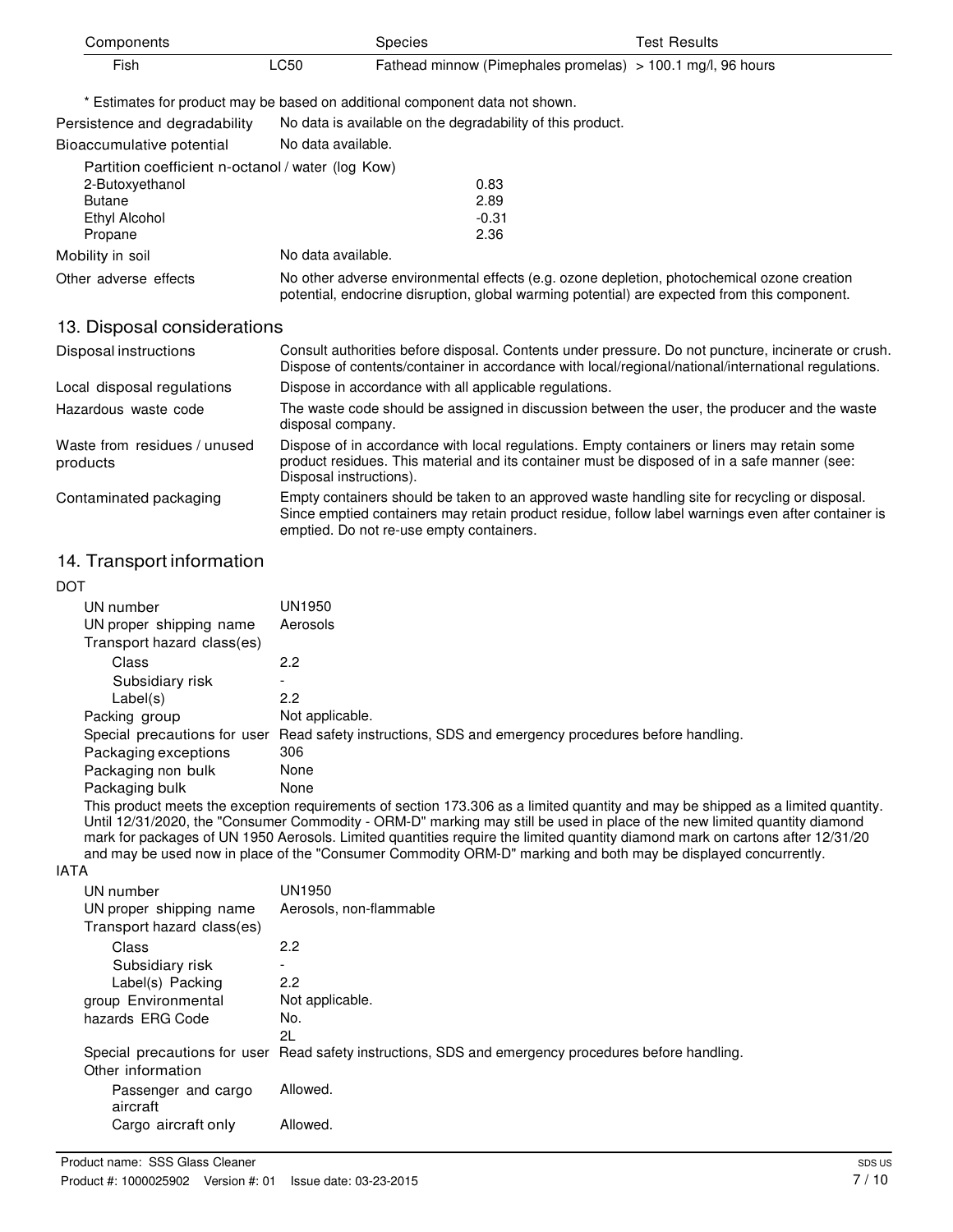| Packaging Exceptions           | LTD OTY                                                                 |
|--------------------------------|-------------------------------------------------------------------------|
| IMDG                           |                                                                         |
| UN number                      | UN1950                                                                  |
| UN proper shipping name        | <b>AEROSOLS</b>                                                         |
| Transport hazard class(es)     |                                                                         |
| Class                          | 2.2                                                                     |
| Subsidiary risk                |                                                                         |
| Label(s) Packing               | 2.2                                                                     |
| group Environmental            | Not applicable.                                                         |
| hazards                        |                                                                         |
| Marine pollutant               | No.                                                                     |
| EmS                            | Not available.                                                          |
| Special precautions for user   | Read safety instructions, SDS and emergency procedures before handling. |
| Packaging Exceptions           | LTD OTY                                                                 |
| Transport in bulk according to | Not applicable.                                                         |
| Annex II of MARPOL 73/78 and   |                                                                         |
| the IBC Code                   |                                                                         |
| DOT                            |                                                                         |





## 15. Regulatory information

US federal regulations This product is a "Hazardous Chemical" as defined by the OSHA Hazard Communication Standard, 29 CFR 1910.1200. All components are on the U.S. EPA TSCA Inventory List. TSCA Section 12(b) Export Notification (40 CFR 707, Subpt. D) Not regulated. CERCLA Hazardous Substance List (40 CFR 302.4) Not listed. SARA 304 Emergency release notification Not regulated. OSHA Specifically Regulated Substances (29 CFR 1910.1001-1050) Not listed. Superfund Amendments and Reauthorization Act of 1986 (SARA) Hazard categories Immediate Hazard - No Delayed Hazard - No Fire Hazard - No Pressure Hazard - Yes Reactivity Hazard - No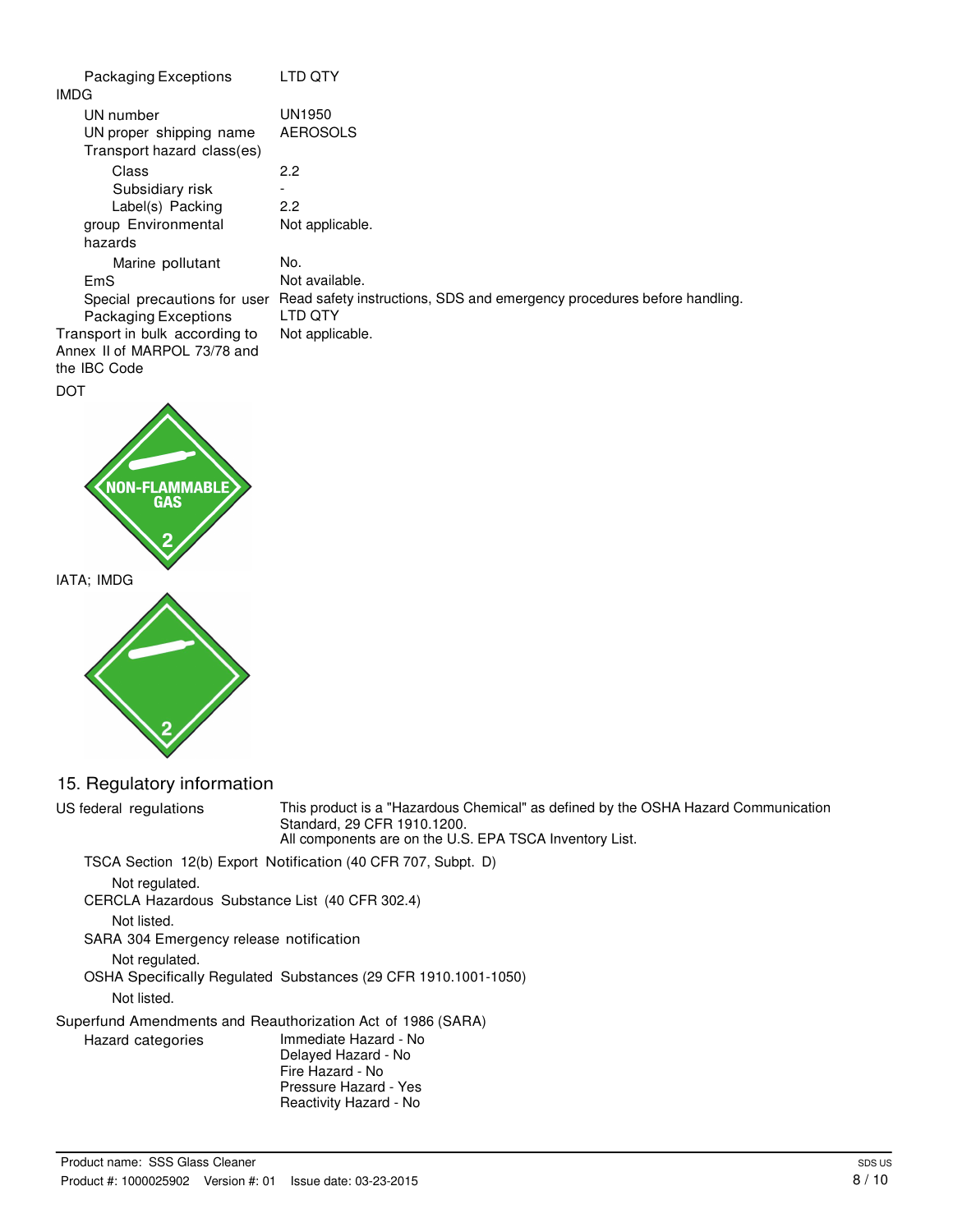SARA 302 Extremely hazardous substance Not listed. SARA 311/312 Hazardous No chemical SARA 313 (TRI reporting) Not regulated. Other federal regulations Clean Air Act (CAA) Section 112 Hazardous Air Pollutants (HAPs) List Not regulated. Clean Air Act (CAA) Section 112(r) Accidental Release Prevention (40 CFR 68.130) Butane (CAS 106-97-8) Propane (CAS 74-98-6) Safe Drinking Water Act (SDWA) US state regulations Not regulated. US. Massachusetts RTK - Substance List 2-Butoxyethanol (CAS 111-76-2) Butane (CAS 106-97-8) Ethyl Alcohol (CAS 64-17-5) Propane (CAS 74-98-6) US. New Jersey Worker and Community Right-to-Know Act 2-Butoxyethanol (CAS 111-76-2) Butane (CAS 106-97-8) Ethyl Alcohol (CAS 64-17-5) Propane (CAS 74-98-6) US. Pennsylvania Worker and Community Right-to-Know Law 2-Butoxyethanol (CAS 111-76-2) Butane (CAS 106-97-8) Ethyl Alcohol (CAS 64-17-5) Propane (CAS 74-98-6) US. Rhode Island RTK Butane (CAS 106-97-8) Propane (CAS 74-98-6) US. California Proposition 65 California Safe Drinking Water and Toxic Enforcement Act of 1986 (Proposition 65): This material is not known to contain any chemicals currently listed as carcinogens or reproductive toxins. International Inventories Country(s) or region Inventory name **Country and Country (yes/no)**\* Australia Australian Inventory of Chemical Substances (AICS) Canada Domestic Substances List (DSL) Canada Non-Domestic Substances List (NDSL) China Inventory of Existing Chemical Substances in China (IECSC) Europe **European Inventory of Existing Commercial Chemical** Substances (EINECS) Europe European List of Notified Chemical Substances (ELINCS) Japan Inventory of Existing and New Chemical Substances (ENCS) Korea **Existing Chemicals List (ECL)** New Zealand New Zealand Inventory Yes Yes No Yes Yes No No No No

United States & Puerto Rico Toxic Substances Control Act (TSCA) Inventory

(PICCS)

Philippines Philippine Inventory of Chemicals and Chemical Substances

\*A "Yes" indicates that all components of this product comply with the inventory requirements administered by the governing country(s) Yes A "No" indicates that one or more components of the product are not listed or exempt from listing on the inventory administered by the governing country(s).

## 16. Other information, including date of preparation or last revision

Issue date 03-23-2015

No